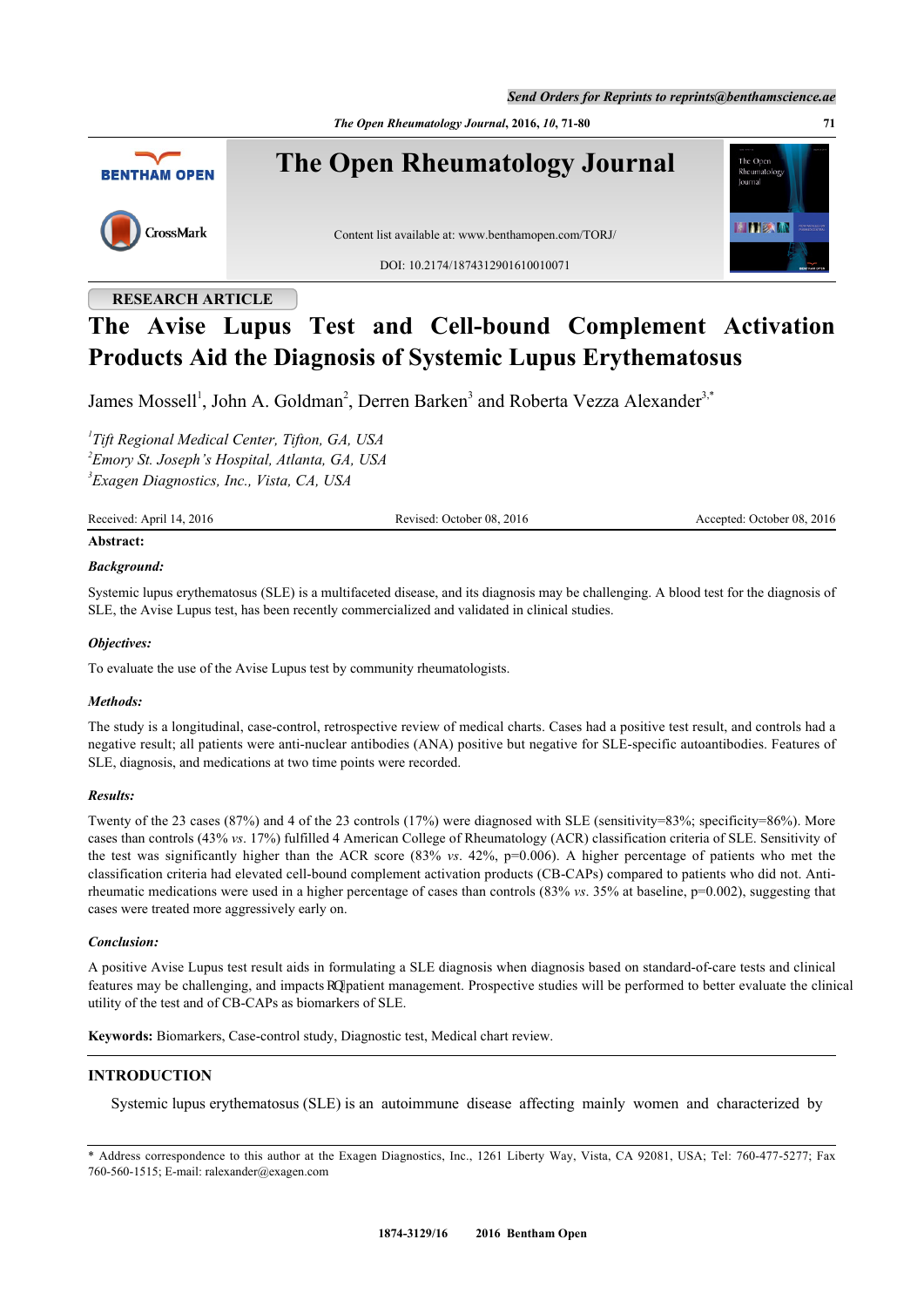#### **72** *The Open Rheumatology Journal, 2016, Volume 10 Mossell et al.*

alternating periods of disease activity (flares) and remission. Incidence in the US is approximately 5.5 to 7 per 100,000 person-years and prevalence is 73 to 92 per 100,000 person-years [[1,](#page-7-0) [2\]](#page-7-1). SLE manifests at an earlier age and is more frequent and aggressive in African-Americans and Hispanics than in Caucasians [\[2](#page-7-1) - [4](#page-7-2)]. Symptoms of lupus, especially in the initial stages of the disease, are often non-specific and may occur also in patients with other connective tissue diseases (CTDs) [\[5](#page-7-3)], making differential diagnosis challenging [[6\]](#page-7-4).

SLE classification criteria have been developed by the American College of Rheumatology (ACR) and the Systemic Lupus International Classification Clinics (SLICC) [[7](#page-7-5) - [9\]](#page-7-6) and include clinical and immunological features of SLE. Although non-specific symptoms of SLE, such as fatigue, fever, weight loss, arthralgia, and myalgia [[10](#page-7-7)] are excluded from classification criteria, many features of SLE may be subjective and difficult to assess. In addition, these instruments have not been validated for diagnostic purposes [\[11](#page-8-0), [12](#page-8-1)].

In clinical practice, the diagnosis of SLE remains particularly challenging because the disease is heterogeneous, and because symptoms are often subjective and mimic those of other diseases [[10,](#page-7-7) [11](#page-8-0)]. The real-word "gold-standard" for diagnosis of SLE is the physician's diagnosis [\[13,](#page-8-2) [14\]](#page-8-3), which could take time and may be unreliable. SLE is a frequent diagnosis (20-60%) in patients who evolve over time from undifferentiated CTD to a specific CTD [\[6](#page-7-4)], however it may take several years for a definitive diagnosis to be made [[15,](#page-8-4) [16\]](#page-8-5). On the other hand, early diagnosis and targeted and timely therapy may prevent flares and late organ damage [[17](#page-8-6)], improve quality of life [[18](#page-8-7)], and decrease healthcare utilization and costs [[19](#page-8-8) - [21\]](#page-8-9).

In addition to the diagnostic challenges outlined above, there are limitations with standard-of-care diagnostic immunology tests [[10](#page-7-7)]; anti-nuclear antibodies (ANA) have high diagnostic sensitivity but high false positivity rate among healthy individuals [[22](#page-8-10), [23\]](#page-8-11), while antibodies to double-stranded DNA (anti-dsDNA) and/or to Smith antigen (anti-Smith) [[24\]](#page-8-12) have low sensitivity and are negative in many SLE patients[[25,](#page-8-13) [26](#page-8-14)]. Although low levels of complement proteins C3 and C4 may be an indication of ongoing inflammation in SLE and have been incorporated in the SLICC classification criteria[[9](#page-7-6)], measurement of C3 and C4 per se has several drawbacks, including low sensitivity, high inter-subject variability, and increased synthesis during inflammation to compensate for increased consumption [\[26,](#page-8-14) [27\]](#page-8-15). Complement activation results in the formation of complement activation products that bind covalently to blood cells [\[11](#page-8-0), [28](#page-8-16), [29\]](#page-8-17). The performance characteristics of these cell-bound complement activation products (CB-CAPs) have recently been validated in a prospective multicenter clini[cal](#page-8-18) study [30] that showed that elevated B lymphocyte complement 4 derived ligand (BC4d) or erythrocyte complement 4 derived ligand (EC4d) have 22% higher sensitivity than low complement for the diagnosis of SLE.

The Avise Lupus test incorporates the levels of autoantibodies and of Exagen's proprietary biomarkers, EC4d and BC4d, into a 2-tiered method (Fig. **[1](#page-2-0)**) [[30\]](#page-8-18). Patients are considered tier 1 positive if titer of specific autoantibodies is above cut-off (anti-dsDNA > 301 units and positivity is confirmed by the Crithidia luciliae immunofluorescence test, or anti-Smith > 10 units), or if CB-CAPs are strongly positive (EC4d > 75 units or BC4d > 200 units). If tier 1 is negative, an algorithm that takes into account the levels of ANA, EC4d, BC4d, and the specificity component is calculated [[30\]](#page-8-18). The specificity component is represented by autoantibodies associated with diseases other than SLE, *i.e.*, antibodies to MCV, SS-B/La, CENP, Jo-1, and Scl-70. The specificity component is assigned a value of 0 in the algorithm if all these antibodies are negative ( $\leq 10$  units) and a value of 1 if any of these antibodies is positive ( $> 10$  units). The 2-tiered method has high sensitivity and specificity in differentiating patients diagnosed with SLE based on the ACR classification criteria, including childhood onset SLE [\[31\]](#page-9-0), from patients diagnosed with other CTDs [\[30](#page-8-18)] or fibromyalgia [\[32](#page-9-1)].

The present study is a retrospective chart review to evaluate whether the test, in combination with clinical features, aids the differential and early diagnosis of SLE - and, consequently, timely therapeutic intervention and improved prognosis - in patients treated by community rheumatologists.

# **METHODS**

This study is a retrospective case-control study that required review of patients' medical records by the treating rheumatologists. The study was approved by a central Institutional Review Board; because no patient visits were necessary, and risk to patients was minimal, a waiver of informed consent was granted.

#### **Selection of Patients**

Patients were selected by Exagen on the basis of the results of the Avise Lupus test conducted as described [[30](#page-8-18)]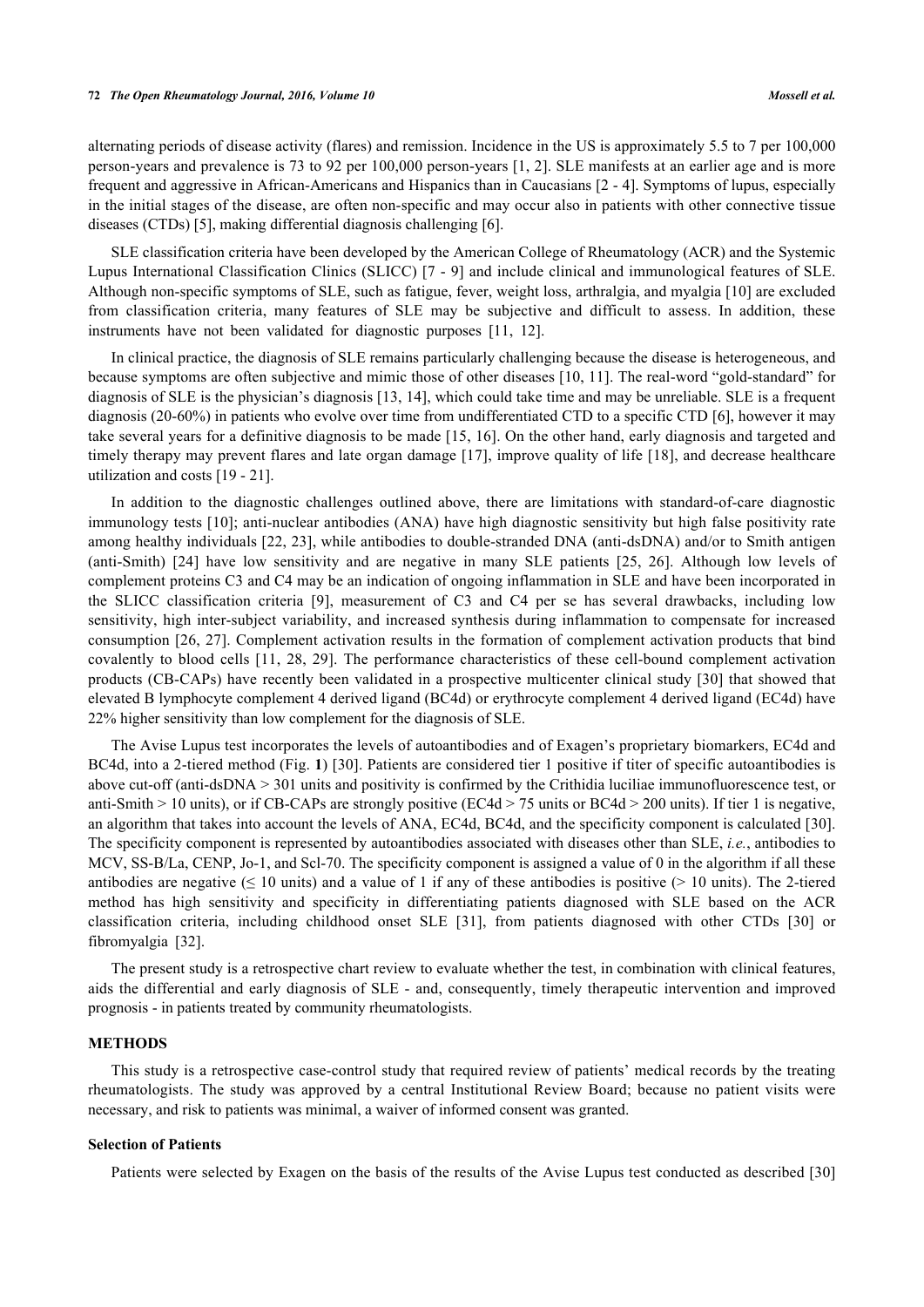between February and December 2014. As SLE affects mainly females, females 18 years and older at the time the test was performed were included; males were not included in this study to avoid a possible gender imbalance between cases and controls. Patient selection was carried out with the intent of identifying patients for whom a differential diagnosis, based on their immunological profile, may be challenging. In fact, all patients selected for the study were ANA positive by enzyme-linked immunosorbent assay, but negative for biomarkers specific for SLE: all patients had anti-dsDNA  $\leq$  301 units and anti-Smith  $\leq$  10 units. In addition, all patients were negative for the specificity component of the test (anti-MCV, anti-SS-B/La, anti-CENP, anti-Jo-1, anti-Scl-70 all negative:  $\leq 10$  units). Cases are defined as having a positive result for the Avise Lupus test (tier 1 positive or tier 2 index between 0.5 and 5), while controls had a negative test result (tier 1 negative and tier 2 index between -0.5 and -5) [[30\]](#page-8-18). Patients with an index score between -0.5 and 0.5 were not selected for the study as this interval is borderline negative or positive, and provides lower confidence in the clinical interpretation of the test result.

<span id="page-2-0"></span>

**Fig. (1).** The 2-tiered model of the Avise Lupus test.

Less than 5% of the patients for whom the Avise Lupus test was conducted between February and December 2014 met the rigorous selection criteria described above for cases. To avoid selection bias, each case was matched with a control from the same clinic and with the same ANA level  $(≥ 20-60$  or  $> 60$  units). The selection of controls based on these requirements further decreased the number of patients who could be included in the study; 41 pairs of cases and controls - for a total of 82 patients - were identified for the study, representing approximately 0.3% of the initial pool of patients.

# **Study Design**

The rheumatologists who participated in the study were asked to review medical charts of patients they suspected had SLE, but for whom they had not made a definite diagnosis prior to ordering the test, and to exclude patients who they had treated with immunosuppressants (methotrexate, anti-TNFs, belimumab, mycophenolate mofetil, azathioprine, cyclophosphamide) or high doses of corticosteroids (*e.g*. prednisone > 7.5 mg per day) prior to ordering the test.

Investigators, who were not blinded to the results of the test, reviewed all the medical charts during the observation period, which started with the baseline visit (Time 0 [T0]), defined as the visit when the results of the Avise Lupus test became available. Two Case Report Forms per patient were completed: at T0, and at Time 1 (T1), defined as the time when the chart review was performed. The interval between T0 and T1 was approximately 1 year, and at least 1 visit in the rheumatologist office occurred during this time.

Investigators recorded features of SLE according to the ACR [\[8](#page-7-8)] or SLICC criteria [[9\]](#page-7-6) at T0 and at T1. They also indicated at both time points what diagnosis they made, based on their clinical expertise, and medications; in addition, they indicated at T1 whether the patient experienced flares between T0 and T1.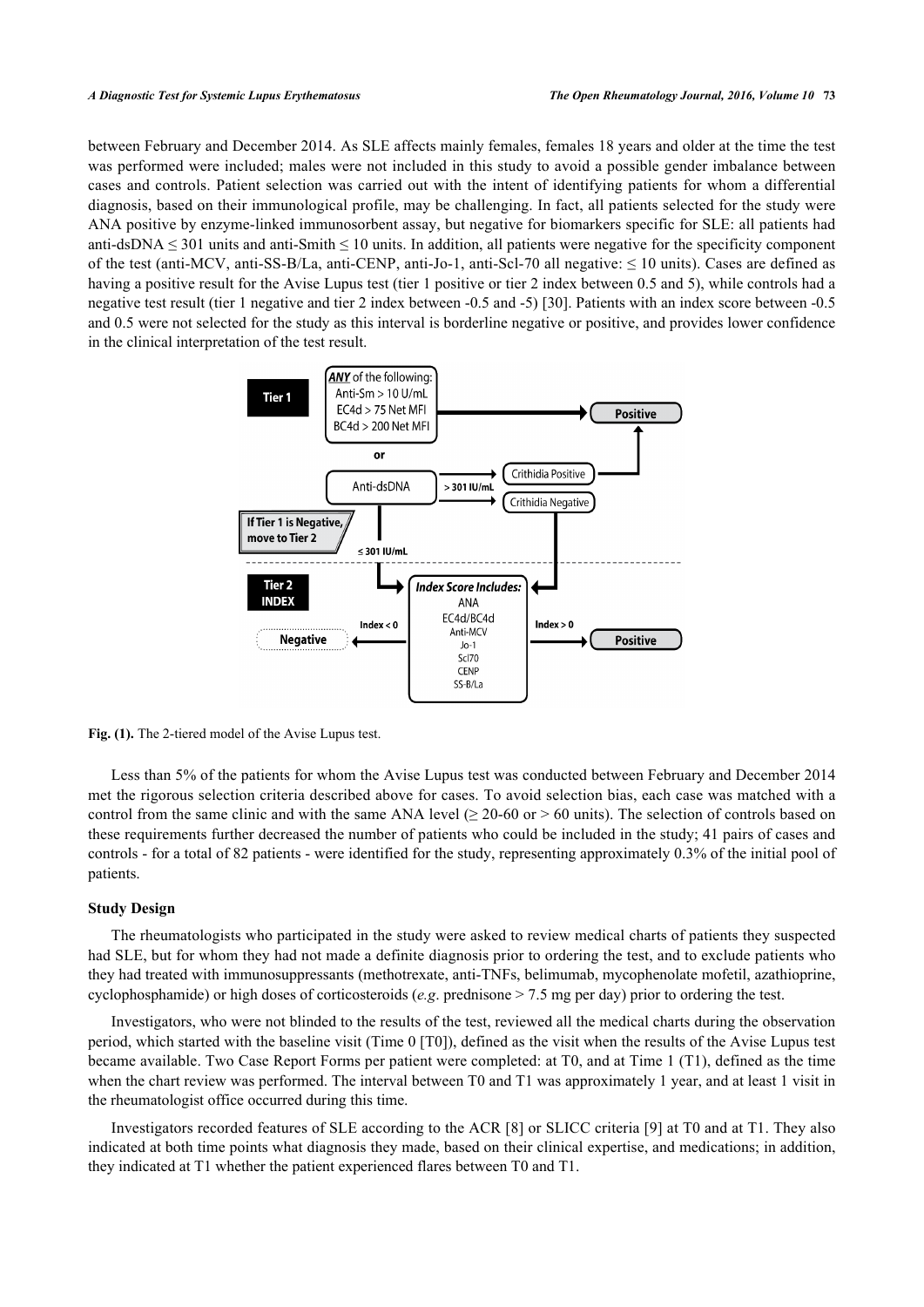# **Statistical Analysis**

For all 2x2 contingency tables, the statistical significance of differences was assessed using the Fisher's exact test. For all paired two sample comparisons, differences in biomarker values for the two paired samples were assessed using a Wilcoxon signed rank test.

# **RESULTS**

The study sample consisted of a total of 46 patients whose charts were reviewed between May and July 2015 by 10 rheumatologists. Although a total of 41 pairs of patients were identified for this period - as T0 was approximately 1 year earlier - 23 pairs were actually completed (56%). The remaining 18 pairs could not be included in the study; the most common reason for exclusion was that 1 of the patients in the pair did not have any follow up visits, or had less than 9 months of follow up. All patients selected for the study were females and had similar demographic and clinical characteristics (Table **[1](#page-3-0)**). Most patients had arthritis (tender and/or swollen joints); other common features of SLE (photosensitivity, malar rash, and ulcers) were more prevalent amongst cases than controls (Table **[1](#page-3-0)**).

<span id="page-3-0"></span>

| Table 1. Characteristics of the patients included in the study. |  |  |  |
|-----------------------------------------------------------------|--|--|--|
|                                                                 |  |  |  |

|                                                                |                   | Cases $(n=23)$             | Controls $(n=23)$          |
|----------------------------------------------------------------|-------------------|----------------------------|----------------------------|
| Age (years) at T0                                              | Median<br>(range) | 53<br>$(21-77)$            | 55<br>$(21-82)$            |
|                                                                | Whites            | 14<br>(61%)                | 14<br>(61%)                |
| Race/ethnicity                                                 | African-Americans | 6<br>(26%)                 | 6<br>(26%)                 |
| $N,$ $\left(\frac{9}{0}\right)$                                | Hispanics         | 3<br>(13%)                 | 2<br>(9%)                  |
|                                                                | Asians            | $\Omega$<br>$(0\%)$        | (4%)                       |
| Common clinical features of SLE<br>at T <sub>0</sub><br>N, (%) | Tender joints     | 15<br>(65%)                | 15<br>(65%)                |
|                                                                | Swollen joints    | $\overline{7}$<br>$(30\%)$ | $\overline{7}$<br>$(30\%)$ |
|                                                                | Photosensitivity  | 11<br>(48%)                | 4<br>(17%)                 |
|                                                                | Malar rash        | 5<br>(22%)                 | 3<br>(13%)                 |
|                                                                | Ulcers            | 3<br>(13%)                 | $\overline{2}$<br>(9%)     |

Values are the number (percentage) of cases and controls within a category. T0: visit when the results of the Avise Lupus test became available.

As indicated under Methods, all cases were Avise Lupus test positive; of these, 4 were tier 1 positive [\[30](#page-8-18)] because either EC4d or BC4d were strongly positive. Twenty of the 23 cases (87%) were diagnosed by the investigator with SLE at T0 (n=17) or between T0 and T1 (n=3). Of the 3 cases diagnosed with SLE after T0, 1 was tier 1 positive; of the 3 cases not diagnosed with SLE, 1 of them was tier 1 positive. One of the 3 cases not diagnosed with SLE presented with photosensitivity and ulcers; the other 2 did not present with clinical features of SLE. All cases with a diagnosis of SLE at T0 had the same diagnosis at T1.

The majority (n=19) of controls had a diagnosis different from SLE, or no diagnosis; the negative Avise Lupus test result was overruled for only 4 controls, who were diagnosed with SLE during the study period (3 at T0 and 1 after T0). The controls diagnosed with SLE at T0 had the same diagnosis at T1. Interestingly, only 1 case (4%) *vs*. 7 controls (30%) did not get any definite diagnosis during the study period.

The Avise Lupus test had excellent performance characteristics, as compared to the physician's diagnosis, with sensitivity of 83.3%, specificity of 86.4%, positive predictive value of 87.0%, and negative predictive value of 82.6% (positive likelihood ratio: 6.125 and negative likelihood ratio: 0.19).

Fulfillment of 4 ACR classification criteria of SLE is considered the gold-standard in SLE research. A higher percentage of cases met the ACR classification criteria at T0 than controls (10 cases (43%) *vs*. 4 controls (17%)). On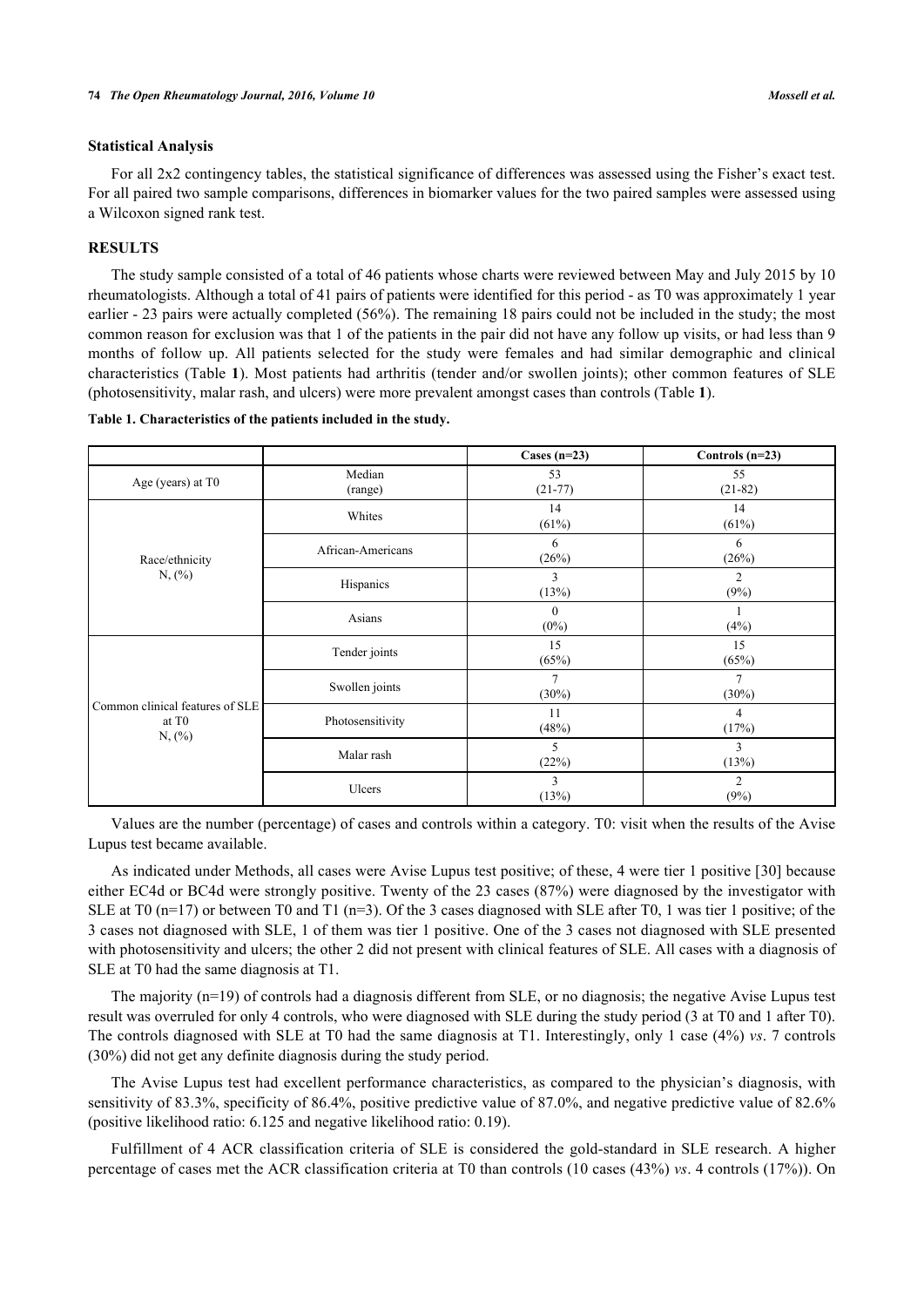average, the ACR score at T0 was higher in cases than controls (2.9 *vs*. 2.3, respectively, p=0.044). The 10 cases who met the ACR classification criteria of SLE were all diagnosed with SLE: 9 at T0 and 1 after T0, when the patient developed a fifth feature. Only 4 controls (17%) met the same classification criteria, however none of them was diagnosed with SLE. The difference in sensitivity between the ACR score and the Avise Lupus test was highly significant (p=0.006) (Table **[2](#page-4-0)**).

|                    | Physician diagnosis of SLE (n=24)                              |                  |       |                 |  |  |
|--------------------|----------------------------------------------------------------|------------------|-------|-----------------|--|--|
|                    | ACR score > 4                                                  | ACR score 1 to 3 |       | <b>Controls</b> |  |  |
| Number of patients | 10                                                             | 14               |       |                 |  |  |
| Sensitivity        | $ACR$ score: $41.7\%$<br>Avise Lupus test: 83.3%               |                  |       |                 |  |  |
|                    | Physician diagnosis different from SLE, or no diagnosis (n=22) |                  |       |                 |  |  |
|                    | ACR score $\geq$ 4                                             | ACR score 1 to 3 | Cases | Controls        |  |  |
| Number of patients |                                                                |                  |       |                 |  |  |
| Specificity        | $ACR$ score: $81.8\%$<br>Avise Lupus test: 86.4%               |                  |       |                 |  |  |

<span id="page-4-0"></span>

|  |  | Table 2. Sensitivity and specificity of the ACR score and of the Avise Lupus test. |  |
|--|--|------------------------------------------------------------------------------------|--|
|  |  |                                                                                    |  |

Number of patients indicates the number of patients within a category. Sensitivity and specificity values are also indicated. Physician diagnosis was based on the clinical expertise of the rheumatologist investigator, and is considered the gold-standard for the calculation of sensitivity and specificity values reported above. Difference in sensitivity between ACR score (41.7%) and Avise Lupus test (83.3%): p=0.006. ACR: American College of Rheumatology; SLE: Systemic Lupus Erythematosus.

Some immunological features that are part of the SLICC classification criteria (in particular, complement and Coomb's test) were often indicated as "not evaluated" by the rheumatologists, precluding the calculation of the SLICC score.

A higher percentage of patients who met the ACR criteria had EC4d above the cutoff value of 14 mean fluorescence intensity units, compared to patients who did not meet the ACR criteria (43% *vs*. 22%). A similar trend was observed for BC4d, although difference did not reach statistical significance. This data is in agreement with a previous study where diagnosis of SLE was based on fulfillment of the ACR criteria [[30\]](#page-8-18).

Corticosteroids (prednisone and methylprednisolone), methotrexate, and hydroxychloroquine were more utilized in casesthan in controls at  $T0$  ( $p=0.002$ ) (Table **3**) and throughout the study; in fact, difference in the use of these medications was observed also when combining data at T0 and T1 (data not shown).

<span id="page-4-1"></span>

| Table 3. Use of medications (corticosteroids, methotrexate, and hydroxychloroquine) in cases and controls at T0. |  |  |  |  |  |  |
|------------------------------------------------------------------------------------------------------------------|--|--|--|--|--|--|
|------------------------------------------------------------------------------------------------------------------|--|--|--|--|--|--|

|                   | One or more medication<br>$(n=27)$ | None of the medications<br>$(n=19)$ |
|-------------------|------------------------------------|-------------------------------------|
| Cases $(n=23)$    | 19<br>(83%)                        | (17%)                               |
| Controls $(n=23)$ | (35%)                              | IJ<br>(65%)                         |

Values are the number (percentage) of patients within a category; p=0.002. T0: visit when the results of the Avise Lupus test became available.

SLE-related flares were reported for 6 cases (6/23, 26%) between T0 and T1, and were of mild or moderate severity. Cases who experienced flares had higher EC4d than cases who did not (n=17) (p=0.0499) (Fig. **[2](#page-5-0)**). Although African-Americans and Hispanics were the minority of cases (9/23, 39%), they were the majority of cases who experienced flares (4/6, 67%).

# **DISCUSSION**

Diagnostic tests for SLE that measure autoantibodies (ANA, anti-dsDNA, and anti-Smith) and complement proteins have low sensitivity or specificity  $[22 - 25]$  $[22 - 25]$  $[22 - 25]$  $[22 - 25]$ . The Avise Lupus test was developed to address these limitations: by incorporating objective measurement of CB-CAPs and autoantibodies associated with CTDs, validation studies demonstrated that the test has high sensitivity and specificity[[30](#page-8-18) - [32](#page-9-1)].

We decided to investigate in this study whether the test aids the diagnosis of SLE in community rheumatology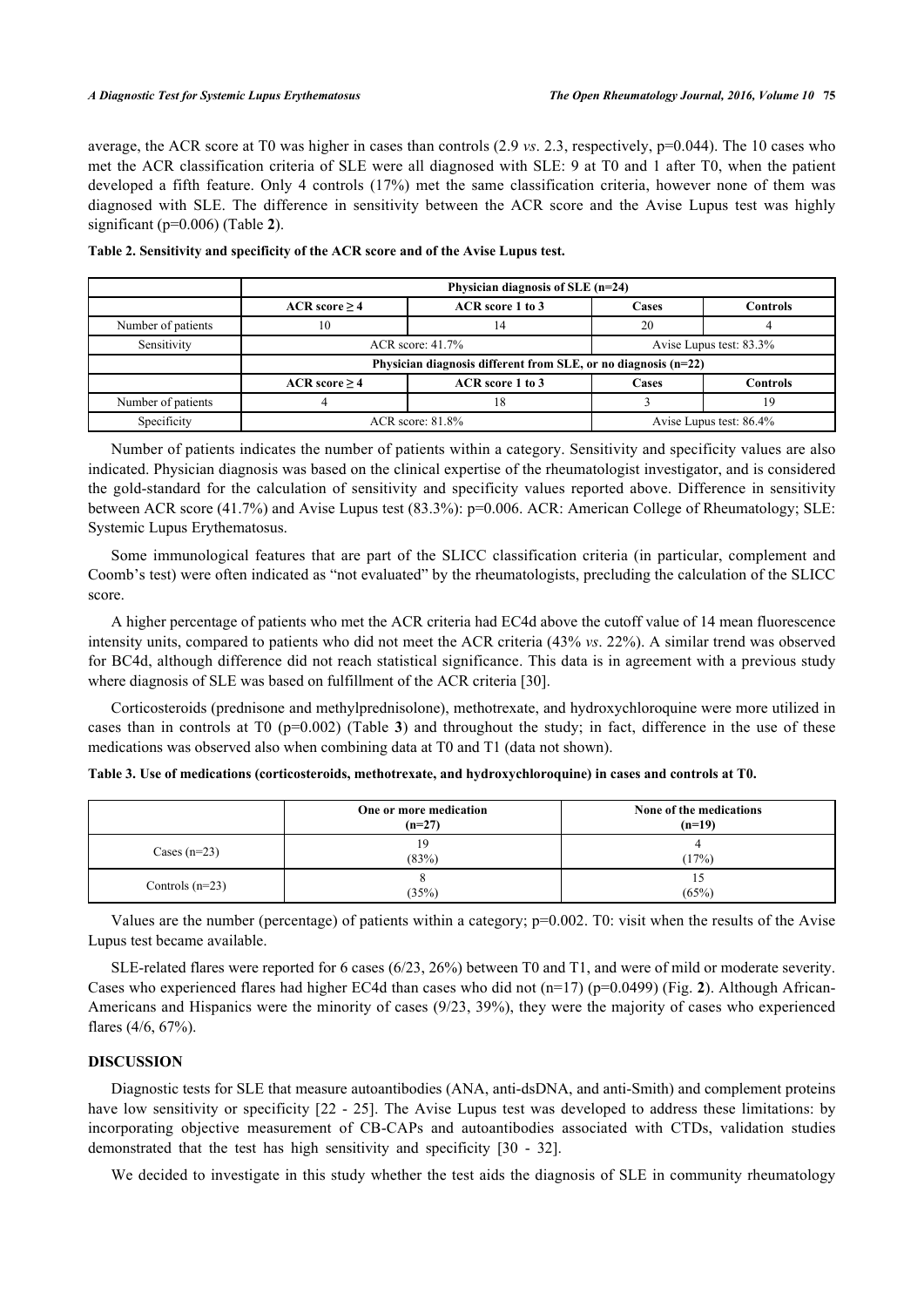settings. To this end, we selected patients for whom a diagnosis of SLE would be particularly challenging based on standard-of-care tests that measure circulating autoantibodies. In fact, all patients selected for the study were positive for ANA - which has high sensitivity but low specificity [[22,](#page-8-10) [23\]](#page-8-11) - but negative for autoantibodies specific for SLE [[24](#page-8-12) - [26\]](#page-8-14). Cases were defined as patients with a positive Avise Lupus test result, while controls had a negative test result. To avoid selection bias, each case was matched with a control with the same ANA status (positive or strong positive), and chart reviews were done by the treating rheumatologist only if both patients in a pair could be included in the study. This assured that each investigator reviewed charts of matched cases and controls who had approximately 1 year of history. This interval of time was chosen to evaluate whether new features of SLE manifested, if features that were present at T0 resolved, or if diagnosis changed over time. It should be noted, however, that a period of time of 1 year may be insufficient to evaluate whether new features of SLE presented, as progression from undifferentiated CTD to SLE takes, on average, a longer period of time [[15](#page-8-4), [16](#page-8-5)]. In fact, minimal changes in clinical features occurred in our patient population between T0 and T1. Because of the rigorous selection criteria based on immunological characteristics, and because of the steps taken to avoid selection bias, only a small percentage of the entire pool of patients could be selected for this study. In addition, approximately 40% of the selected pairs could not be included in the study, mainly because 1 of the 2 patients did not have sufficient follow up. This suggests that the remaining patients might have been more involved in their healthcare, or were otherwise more motivated to continue to see their rheumatologist. It is unlikely that the patients included in the study were sicker, because the average physician's global assessment was medium/low  $(1.36\pm0.77$  on a scale 0-3) for the 18 patients (15 cases and 3 controls) for whom the value was provided at T0 (data not shown). Although the observation that our patient population had features of SLE commonly observed in patients with early or established disease [[1,](#page-7-0) [3](#page-7-9), [15](#page-8-4)] indicates that the patients in our study are a good representation of SLE patients encountered in clinical practice, it is unclear whether the results of this study can be extrapolated to the general population of patients in community rheumatology clinics.

<span id="page-5-0"></span>

**Fig. (2).** EC4d values in patients with flares. EC4d values (in mean fluorescence intensity units, MFI) and median (horizontal bars) in cases who experienced SLE-related flares (n=6) *vs*. cases who did not (n=17). \*: p = 0.0499. EC4d: erythrocyte complement 4 derived ligand.

The majority of patients (20/23, 87%; 17 at T0, and 3 after T0) with a positive test result (cases) had a diagnosis of SLE, while the majority of controls (19/23, 83%) did not get this diagnosis. Thus, the test has excellent performance characteristics: sensitivity of 83.3%, specificity of 86.4%, positive predictive value of 87.0%, negative predictive value of 82.6%, positive likelihood ratio of 6.125, and negative likelihood ratio of 0.19. As none of the SLE diagnosis given at T0 was changed to a non-SLE diagnosis afterwards, our data suggest that a positive test result helped the rheumatologists assign a definite diagnosis of SLE early on, and that confidence in the initial diagnosis was high. In addition, the test was able to predict a SLE diagnosis in the 3 cases who were diagnosed after T0.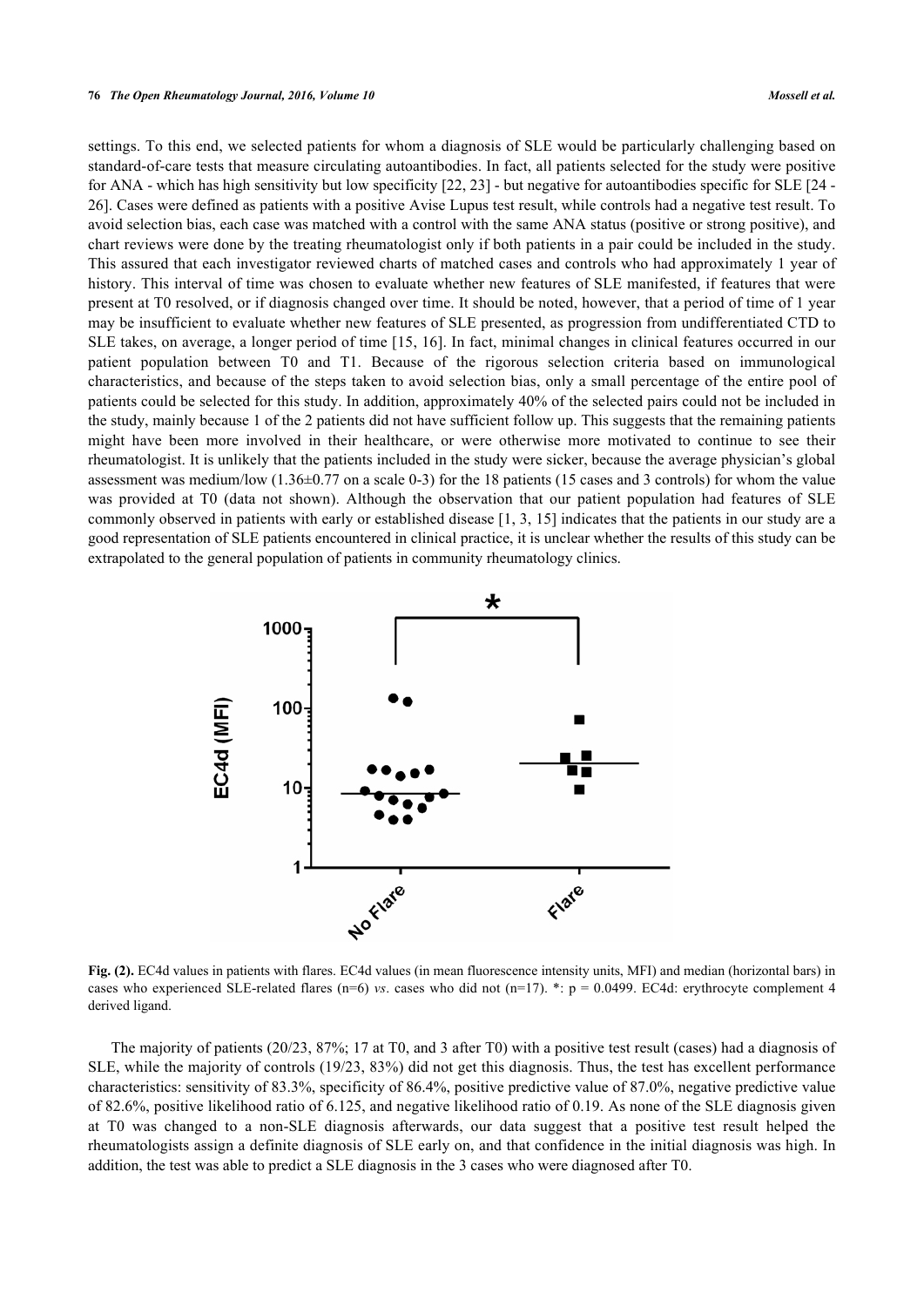A higher percentage of cases than controls was treated with corticosteroids or anti-rheumatic medications (methotrexate and hydroxychloroquine), consistent with the hypothesis that a diagnosis of SLE led to a more aggressive and targeted treatment, possibly improving patient outcome over time [[17](#page-8-6) - [19\]](#page-8-8).

A higher percentage of cases met the ACR classification criteria than controls and the average ACR score was higher in cases than controls demonstrating, as expected, that the Avise Lupus test parallels the ACR score. Interestingly, all cases who met the ACR classification criteria of SLE (10/23, 43%) were diagnosed with SLE. On the contrary, only 4 controls (17%) met the same classification criteria, and none of them was diagnosed with SLE. The ACR classification criteria had low sensitivity in our study, strongly suggesting that classification criteria are not widely used in clinical practice to make a diagnosis of SLE in early lupus [\[12\]](#page-8-1). In addition, it is well accepted that some features of SLE are often subjective or overlapping, and that more objective tools are required to make an accurate and timely diagnosis. Our study suggests that the Avise Lupus test could represent such tool as it has higher sensitivity and specificity than the ACR score; the difference in sensitivity  $(83.3\% \text{ vs. } 41.7\%)$  was highly significant (p=0.006). The ACR score has been reported to have higher sensitivity than what we observed [[9\]](#page-7-6); different patient populations and investigators, and different use of the classification criteria may explain this difference. Although the SLICC criteria could represent an advantage for the diagnosis of SLE [[13,](#page-8-2) [14\]](#page-8-3), SLICC criteria are not diagnostic criteria, either. In addition, we could not calculate a SLICC score for many patients because of missing data, as some features necessary for the calculation of the SLICC score were not evaluated by the rheumatologists. Taken together, these findings confirm the limited utility of classification criteria in clinical practice.

Although it is unclear, from our study, what led to a diagnosis of SLE in the absence of fulfillment of classification criteria, it is well accepted that rheumatologists take into account symptoms that are somewhat non-specific, *e.g*. fatigue, fever, weight loss, arthralgia and myalgia, or Raynaud's phenomenon [\[10\]](#page-7-7): it is possible that some of these symptoms were present in our patient population and were taken into account for the physician diagnosis, although were not recorded for the purpose of this study.

We observed that a higher percentage of patients who met the ACR criteria had elevated CB-CAPs compared to the percentage of patients who did not. This finding indicates that previous data [[30,](#page-8-18) [32\]](#page-9-1) that showed elevated CB-CAPs in patients who fulfilled the ACR criteria for SLE hold true in community rheumatology settings where diagnosis is not necessarily based on classification criteria.

Interestingly, 6 cases, all diagnosed with SLE at T0, experienced a mild to moderate flare based on the investigators' assessment. Cases with a flare had higher EC4d at T0 than cases who did not have a flare. Several studies have attempted to identify predictors of flares in patients with SLE [\[26](#page-8-14), [33,](#page-9-2) [34\]](#page-9-3). A recent study found that low baseline C3 levels predict severe flares in a large patient population [[33\]](#page-9-2), and another demonstrated that EC3d and EC4d parallel SLE disease activity [[27](#page-8-15)], supporting our findings. Although African-Americans were a minority in the overall case population, they were the majority of cases with flares, consistent with the fact that SLE is more aggressive in African-Americans than whites [\[1](#page-7-0) - [4\]](#page-7-2).

Our study has limitations, including its retrospective nature, the small number of patients, and the fact that it is uncertain whether only patients not previously diagnosed with a particular condition by the investigators were included. It cannot be excluded that a selection bias existed on the part of the physician based on his or her concern for lupus, and the ability of the patient or health insurance to pay for the test. In addition, investigators were not blinded to the results of the test and a diagnostic review bias cannot be excluded. Nonetheless, this bias was limited, as apparent by the following observations: i) In a small but significant number of patients, the investigators overruled the Avise Lupus test results, for both cases (3/23, 13%) and controls (4/23, 17%), even when test results were strongly positive (tier 1 positive); ii) Three cases, 1 of whom was strongly positive, did not get any diagnosis at T0 and were diagnosed with SLE later. This indicates that clinical evaluation over time was incorporated in the final diagnosis; iii) In the period of approximately 1 year between T0 and T1, none of the SLE diagnosis was changed, suggesting high confidence in the initial diagnosis; iv) The investigators who completed chart reviews of multiple pairs of patients (5 and 4 pairs) not always made a diagnosis consistent with the test result, indicating limited bias.

The results of this study indicate that the Avise Lupus test, as an objective laboratory test that combines 2 components of complement activation and autoantibodies associated with rheumatic diseases, aids the diagnosis of SLE in patients for whom a diagnosis, based on standard-of-care immunological tests and clinical features, could be difficult. Timely diagnosis impacts patient management, and may prevent late organ damage. Additional studies will be performed to evaluate prospectively the value of the test and of CB-CAPs in establishing a diagnosis of SLE in difficult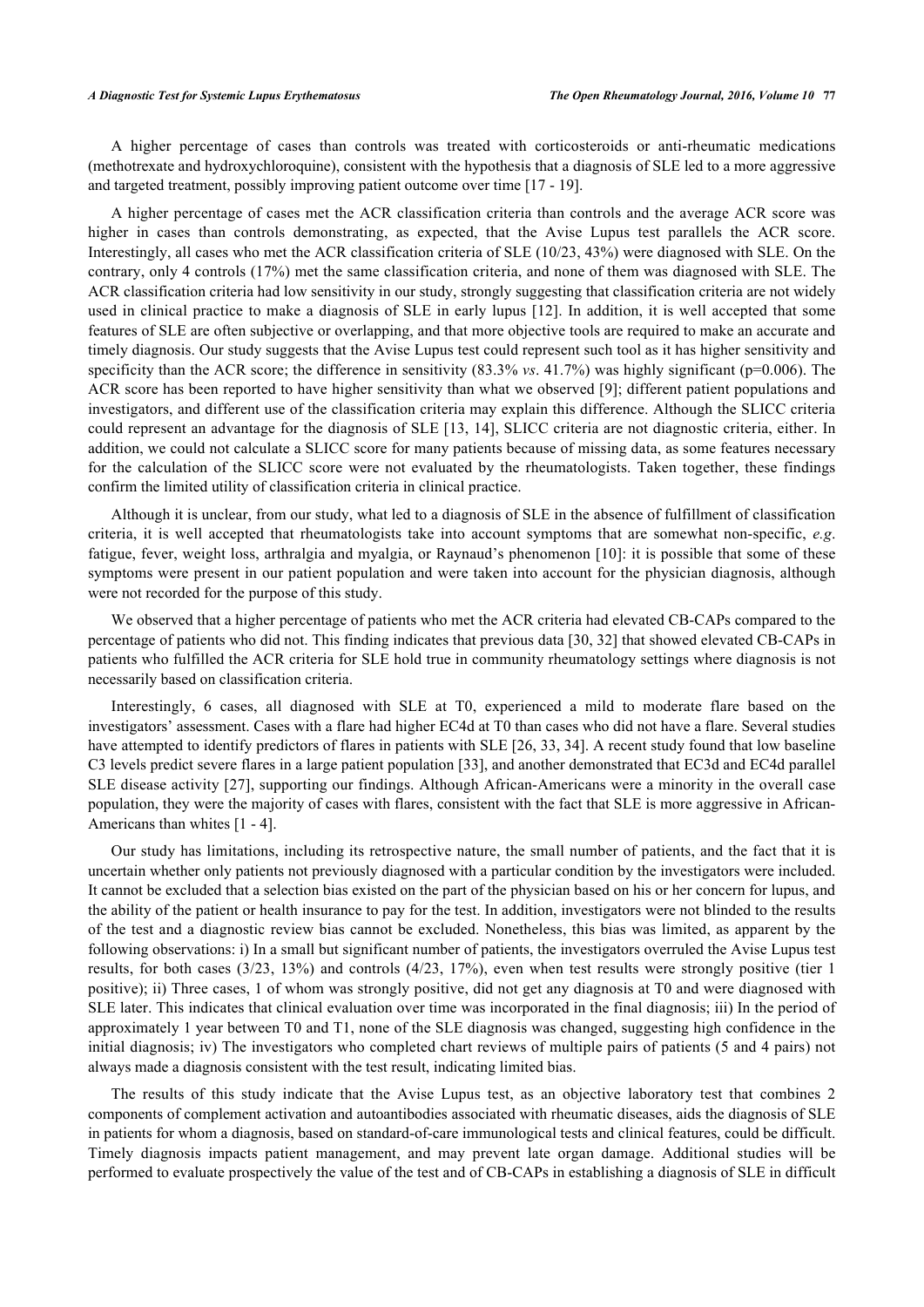to diagnose patients, and to evaluate whether the test predicts disease progression over time.

# **CONCLUSION**

This case-control study used rigorous criteria to identify patients for whom a diagnosis of SLE, based on standardof-care immunological tests such as ANA, anti-dsDNA, and anti-Smith, may be difficult. The Avise Lupus test, which measures CB-CAPs and autoantibodies commonly observed in patients with CTDs, showed excellent performance characteristics, as compared to the rheumatologist diagnosis, and had higher sensitivity than the ACR score. These results support earlier findings that CB-CAPs are valuable biomarkers of SLE. Use of anti-rheumatic medications was more prevalent in test positive patients than in patients who had a negative test result, indicating that the Avise Lupus test impacts patient management and may improve outcome. In conclusion, the Avise Lupus test aids in the diagnosis of SLE when immunological and clinical feature of disease, which are often subjective, are insufficient.

# **SOURCE OF FUNDING**

The study was funded by Exagen Diagnostics, Inc.

#### **CONFLICT OF INTEREST**

Drs. Alexander and Barken are employees of Exagen Diagnostics, Inc.

# **ACKNOWLEDGEMENTS**

We wish to thank all the investigators and their staff who participated in the study. We gratefully acknowledge Dr. Thierry Dervieux of Exagen Diagnostics and Dr. Wade Aubry, Hoang-Lan Tran, and Jacob Graham of Quorum Consulting for critically reviewing the manuscript. The technical assistance of John Conklin for data management is gratefully acknowledged.

# **REFERENCES**

- <span id="page-7-0"></span>[1] Lim SS, Bayakly AR, Helmick CG, Gordon C, Easley KA, Drenkard C. The incidence and prevalence of systemic lupus erythematosus, 2002-2004. Arthritis Rheum 2014; 66: 357-68. [\[http://dx.doi.org/10.1002/art.38239](http://dx.doi.org/10.1002/art.38239)] [PMID: [24504808\]](http://www.ncbi.nlm.nih.gov/pubmed/24504808)
- <span id="page-7-1"></span>[2] Somers EC, Marder W, Cagnoli P, *et al.* Population-based incidence and prevalence of systemic lupus erythematosus: the Michigan Lupus Epidemiology and Surveillance program. Arthritis Rheum 2014; 66(2): 369-78. [\[http://dx.doi.org/10.1002/art.38238](http://dx.doi.org/10.1002/art.38238)] [PMID: [24504809\]](http://www.ncbi.nlm.nih.gov/pubmed/24504809)
- <span id="page-7-9"></span>[3] Alarcón GS, McGwin G Jr, Roseman JM, *et al.* Systemic lupus erythematosus in three ethnic groups. XIX. Natural history of the accrual of the American College of Rheumatology criteria prior to the occurrence of criteria diagnosis. Arthritis Rheum 2004; 51(4): 609-15. [\[http://dx.doi.org/10.1002/art.20548](http://dx.doi.org/10.1002/art.20548)] [PMID: [15334435\]](http://www.ncbi.nlm.nih.gov/pubmed/15334435)
- <span id="page-7-2"></span>[4] Urowitz MB, Gladman DD, Ibañez D, *et al.* Evolution of disease burden over five years in a multicenter inception systemic lupus erythematosus cohort. Arthritis Care Res (Hoboken) 2012; 64(1): 132-7. [\[http://dx.doi.org/10.1002/acr.20648\]](http://dx.doi.org/10.1002/acr.20648) [PMID: [21954226](http://www.ncbi.nlm.nih.gov/pubmed/21954226)]
- <span id="page-7-3"></span>[5] Doria A, Mosca M, Gambari PF, Bombardieri S. Defining unclassifiable connective tissue diseases: incomplete, undifferentiated, or both? J Rheumatol 2005; 32(2): 213-5. [PMID: [15693073\]](http://www.ncbi.nlm.nih.gov/pubmed/15693073)
- <span id="page-7-4"></span>[6] Mosca M, Tani C, Vagnani S, Carli L, Bombardieri S. The diagnosis and classification of undifferentiated connective tissue diseases. J Autoimmun 2014; 48-49: 50-2. [\[http://dx.doi.org/10.1016/j.jaut.2014.01.019](http://dx.doi.org/10.1016/j.jaut.2014.01.019)] [PMID: [24518855\]](http://www.ncbi.nlm.nih.gov/pubmed/24518855)
- <span id="page-7-5"></span>[7] Tan EM, Cohen AS, Fries JF, *et al.* The 1982 revised criteria for the classification of systemic lupus erythematosus. Arthritis Rheum 1982; 25(11): 1271-7. [\[http://dx.doi.org/10.1002/art.1780251101](http://dx.doi.org/10.1002/art.1780251101)] [PMID: [7138600\]](http://www.ncbi.nlm.nih.gov/pubmed/7138600)
- <span id="page-7-8"></span>[8] Hochberg MC. Updating the American College of Rheumatology revised criteria for the classification of systemic lupus erythematosus. Arthritis Rheum 1997; 40(9): 1725. [\[http://dx.doi.org/10.1002/art.1780400928](http://dx.doi.org/10.1002/art.1780400928)] [PMID: [9324032\]](http://www.ncbi.nlm.nih.gov/pubmed/9324032)
- <span id="page-7-6"></span>[9] Petri M, Orbai AM, Alarcón GS, *et al.* Derivation and validation of the Systemic Lupus International Collaborating Clinics classification criteria for systemic lupus erythematosus. Arthritis Rheum 2012; 64(8): 2677-86. [\[http://dx.doi.org/10.1002/art.34473](http://dx.doi.org/10.1002/art.34473)] [PMID: [22553077\]](http://www.ncbi.nlm.nih.gov/pubmed/22553077)
- <span id="page-7-7"></span>[10] Bertsias GK, Pamfil C, Fanouriakis A, Boumpas DT. Diagnostic criteria for systemic lupus erythematosus: has the time come? Nat Rev Rheumatol 2013; 9(11): 687-94. [\[http://dx.doi.org/10.1038/nrrheum.2013.103\]](http://dx.doi.org/10.1038/nrrheum.2013.103) [PMID: [23838616](http://www.ncbi.nlm.nih.gov/pubmed/23838616)]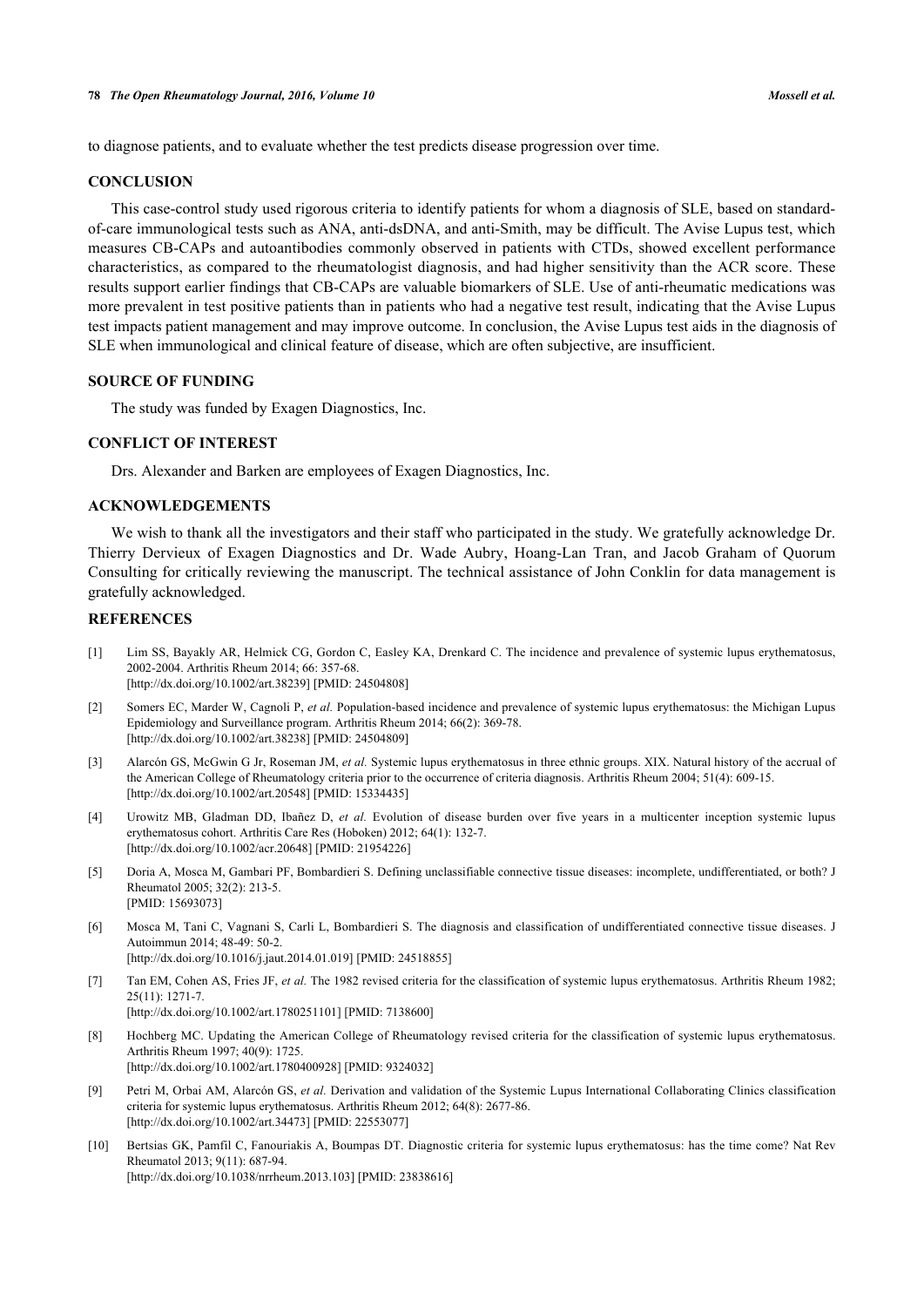- <span id="page-8-0"></span>[11] Manzi S, Navratil JS, Ruffing MJ, et al. Measurement of erythrocyte C4d and complement receptor 1 in systemic lupus erythematosus. Arthritis Rheum 2004; 50(11): 3596-604. [\[http://dx.doi.org/10.1002/art.20561](http://dx.doi.org/10.1002/art.20561)] [PMID: [15529364\]](http://www.ncbi.nlm.nih.gov/pubmed/15529364)
- <span id="page-8-1"></span>[12] Liu CC, Manzi S, Danchenko N, Ahearn JM. New advances in measurement of complement activation: lessons of systemic lupus erythematosus. Curr Rheumatol Rep 2004; 6(5): 375-81. [\[http://dx.doi.org/10.1007/s11926-004-0012-5\]](http://dx.doi.org/10.1007/s11926-004-0012-5) [PMID: [15355750](http://www.ncbi.nlm.nih.gov/pubmed/15355750)]
- <span id="page-8-2"></span>[13] Amezcua-Guerra LM, Higuera-Ortiz V, Arteaga-García U, Gallegos-Nava S, Hübbe-Tena C. Performance of the 2012 Systemic Lupus International Collaborating Clinics and the 1997 American College of Rheumatology classification criteria for systemic lupus erythematosus in a real-life scenario. Arthritis Care Res (Hoboken) 2015; 67(3): 437-41. [\[http://dx.doi.org/10.1002/acr.22422\]](http://dx.doi.org/10.1002/acr.22422) [PMID: [25073545](http://www.ncbi.nlm.nih.gov/pubmed/25073545)]
- <span id="page-8-3"></span>[14] Pons-Estel GJ, Wojdyla D, McGwin G Jr, *et al.* The American College of Rheumatology and the Systemic Lupus International Collaborating Clinics classification criteria for systemic lupus erythematosus in two multiethnic cohorts: a commentary. Lupus 2014; 23(1): 3-9. [\[http://dx.doi.org/10.1177/0961203313512883\]](http://dx.doi.org/10.1177/0961203313512883) [PMID: [24285098](http://www.ncbi.nlm.nih.gov/pubmed/24285098)]
- <span id="page-8-4"></span>[15] Bodolay E, Csiki Z, Szekanecz Z, *et al.* Five-year follow-up of 665 Hungarian patients with undifferentiated connective tissue disease (UCTD). Clin Exp Rheumatol 2003; 21(3): 313-20. [PMID: [12846049\]](http://www.ncbi.nlm.nih.gov/pubmed/12846049)
- <span id="page-8-5"></span>[16] Guerrero LF, Rueda JC, Arciniegas R, Rueda JM. Undifferentiated connective tissue disease in a rheumatology center in Cali, Colombia: clinical features of 94 patients followed for a year. Rheumatol Int 2013; 33(4): 1085-8. [\[http://dx.doi.org/10.1007/s00296-011-2234-y\]](http://dx.doi.org/10.1007/s00296-011-2234-y) [PMID: [22116525](http://www.ncbi.nlm.nih.gov/pubmed/22116525)]
- <span id="page-8-6"></span>[17] Doria A, Gatto M, Zen M, Iaccarino L, Punzi L. Optimizing outcome in SLE: treating-to-target and definition of treatment goals. Autoimmun Rev 2014; 13(7): 770-7. [\[http://dx.doi.org/10.1016/j.autrev.2014.01.055](http://dx.doi.org/10.1016/j.autrev.2014.01.055)] [PMID: [24480071\]](http://www.ncbi.nlm.nih.gov/pubmed/24480071)
- <span id="page-8-7"></span>[18] Urowitz M, Gladman DD, Ibañez D, *et al.* Changes in quality of life in the first 5 years of disease in a multicenter cohort of patients with systemic lupus erythematosus. Arthritis Care Res (Hoboken) 2014; 66(9): 1374-9. [\[http://dx.doi.org/10.1002/acr.22299\]](http://dx.doi.org/10.1002/acr.22299) [PMID: [24497416](http://www.ncbi.nlm.nih.gov/pubmed/24497416)]
- <span id="page-8-8"></span>[19] Oglesby A, Korves C, Laliberté F, *et al.* Impact of early *versus* late systemic lupus erythematosus diagnosis on clinical and economic outcomes. Appl Health Econ Health Policy 2014; 12(2): 179-90. [\[http://dx.doi.org/10.1007/s40258-014-0085-x\]](http://dx.doi.org/10.1007/s40258-014-0085-x) [PMID: [24573911](http://www.ncbi.nlm.nih.gov/pubmed/24573911)]
- [20] Meacock R, Dale N, Harrison MJ. The humanistic and economic burden of systemic lupus erythematosus : a systematic review. Pharmacoeconomics 2013; 31(1): 49-61. [\[http://dx.doi.org/10.1007/s40273-012-0007-4\]](http://dx.doi.org/10.1007/s40273-012-0007-4) [PMID: [23329592](http://www.ncbi.nlm.nih.gov/pubmed/23329592)]
- <span id="page-8-9"></span>[21] Narayanan S, Wilson K, Ogelsby A, Juneau P, Durden E. Economic burden of systemic lupus erythematosus flares and comorbidities in a commercially insured population in the United States. J Occup Environ Med 2013; 55(11): 1262-70. [\[http://dx.doi.org/10.1097/JOM.0000000000000008\]](http://dx.doi.org/10.1097/JOM.0000000000000008) [PMID: [24202242](http://www.ncbi.nlm.nih.gov/pubmed/24202242)]
- <span id="page-8-10"></span>[22] Satoh M, Chan EK, Ho LA, *et al.* Prevalence and sociodemographic correlates of antinuclear antibodies in the United States. Arthritis Rheum 2012; 64(7): 2319-27. [\[http://dx.doi.org/10.1002/art.34380](http://dx.doi.org/10.1002/art.34380)] [PMID: [22237992\]](http://www.ncbi.nlm.nih.gov/pubmed/22237992)
- <span id="page-8-11"></span>[23] Meroni PL, Schur PH. ANA screening: an old test with new recommendations. Ann Rheum Dis 2010; 69(8): 1420-2. [\[http://dx.doi.org/10.1136/ard.2009.127100](http://dx.doi.org/10.1136/ard.2009.127100)] [PMID: [20511607\]](http://www.ncbi.nlm.nih.gov/pubmed/20511607)
- <span id="page-8-12"></span>[24] Suresh E. Systemic lupus erythematosus: diagnosis for the non-specialist. Br J Hosp Med (Lond) 2007; 68(10): 538-41. [\[http://dx.doi.org/10.12968/hmed.2007.68.10.27324\]](http://dx.doi.org/10.12968/hmed.2007.68.10.27324) [PMID: [17974296](http://www.ncbi.nlm.nih.gov/pubmed/17974296)]
- <span id="page-8-13"></span>[25] Hanly JG, Thompson K, McCurdy G, Fougere L, Theriault C, Wilton K. Measurement of autoantibodies using multiplex methodology in patients with systemic lupus erythematosus. J Immunol Methods 2010; 352(1-2): 147-52. [\[http://dx.doi.org/10.1016/j.jim.2009.10.003\]](http://dx.doi.org/10.1016/j.jim.2009.10.003) [PMID: [19836394](http://www.ncbi.nlm.nih.gov/pubmed/19836394)]
- <span id="page-8-14"></span>[26] Liu CC, Manzi S, Kao AH, Navratil JS, Ahearn JM. Cell-bound complement biomarkers for systemic lupus erythematosus: from benchtop to bedside. Rheum Dis Clin North Am 2010; 36(1): 161-72. [\[http://dx.doi.org/10.1016/j.rdc.2009.12.003](http://dx.doi.org/10.1016/j.rdc.2009.12.003)] [PMID: [20202597\]](http://www.ncbi.nlm.nih.gov/pubmed/20202597)
- <span id="page-8-15"></span>[27] Kao AH, Navratil JS, Ruffing MJ, *et al.* Erythrocyte C3d and C4d for monitoring disease activity in systemic lupus erythematosus. Arthritis Rheum 2010; 62(3): 837-44. [\[http://dx.doi.org/10.1002/art.27267](http://dx.doi.org/10.1002/art.27267)] [PMID: [20187154\]](http://www.ncbi.nlm.nih.gov/pubmed/20187154)
- <span id="page-8-16"></span>[28] Kalunian KC, Chatham WW, Massarotti EM, *et al.* Measurement of cell-bound complement activation products enhances diagnostic performance in systemic lupus erythematosus. Arthritis Rheum 2012; 64(12): 4040-7. [\[http://dx.doi.org/10.1002/art.34669](http://dx.doi.org/10.1002/art.34669)] [PMID: [22932861\]](http://www.ncbi.nlm.nih.gov/pubmed/22932861)
- <span id="page-8-17"></span>[29] Yang DH, Chang DM, Lai JH, Lin FH, Chen CH. Usefulness of erythrocyte-bound C4d as a biomarker to predict disease activity in patients with systemic lupus erythematosus. Rheumatology (Oxford) 2009: 48(9): 1083-7. [\[http://dx.doi.org/10.1093/rheumatology/kep161](http://dx.doi.org/10.1093/rheumatology/kep161)] [PMID: [19553377\]](http://www.ncbi.nlm.nih.gov/pubmed/19553377)
- <span id="page-8-18"></span>[30] Putterman C, Furie R, Ramsey-Goldman R, *et al.* Cell-bound complement activation products in systemic lupus erythematosus: comparison